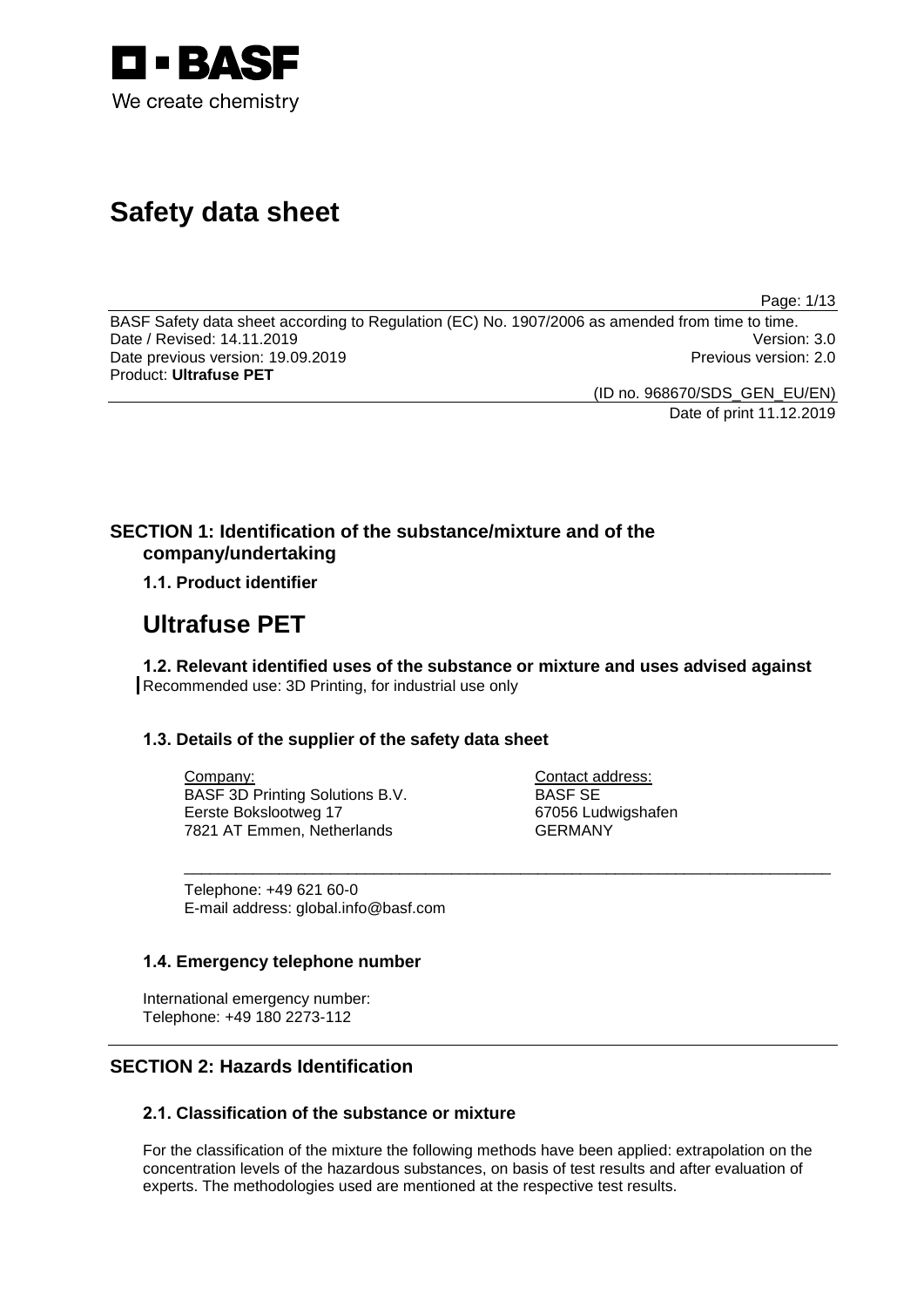BASF Safety data sheet according to Regulation (EC) No. 1907/2006 as amended from time to time. Date / Revised: 14.11.2019 Version: 3.0 Date previous version: 19.09.2019 **Previous version: 2.0** Previous version: 2.0 Product: **Ultrafuse PET**

> (ID no. 968670/SDS\_GEN\_EU/EN) Date of print 11.12.2019

#### According to Regulation (EC) No 1272/2008 [CLP]

No need for classification according to GHS criteria for this product.

### **2.2. Label elements**

Globally Harmonized System, EU (GHS)

The product does not require a hazard warning label in accordance with GHS criteria.

#### **2.3. Other hazards**

According to Regulation (EC) No 1272/2008 [CLP]

No specific dangers known, if the regulations/notes for storage and handling are considered.

## **SECTION 3: Composition/Information on Ingredients**

#### **3.1. Substances**

Not applicable

## **3.2. Mixtures**

Chemical nature

Polymer

Hazardous ingredients (GHS) according to Regulation (EC) No. 1272/2008

No particular hazards known.

## **SECTION 4: First-Aid Measures**

## **4.1. Description of first aid measures**

Remove contaminated clothing.

If inhaled:

Remove the affected individual into fresh air and keep the person calm. Assist in breathing if necessary. If symptoms persist, seek medical advice.

On skin contact:

Wash thoroughly with soap and water. Burns caused by molten material require hospital treatment. If irritation develops, seek medical attention.

Page: 2/13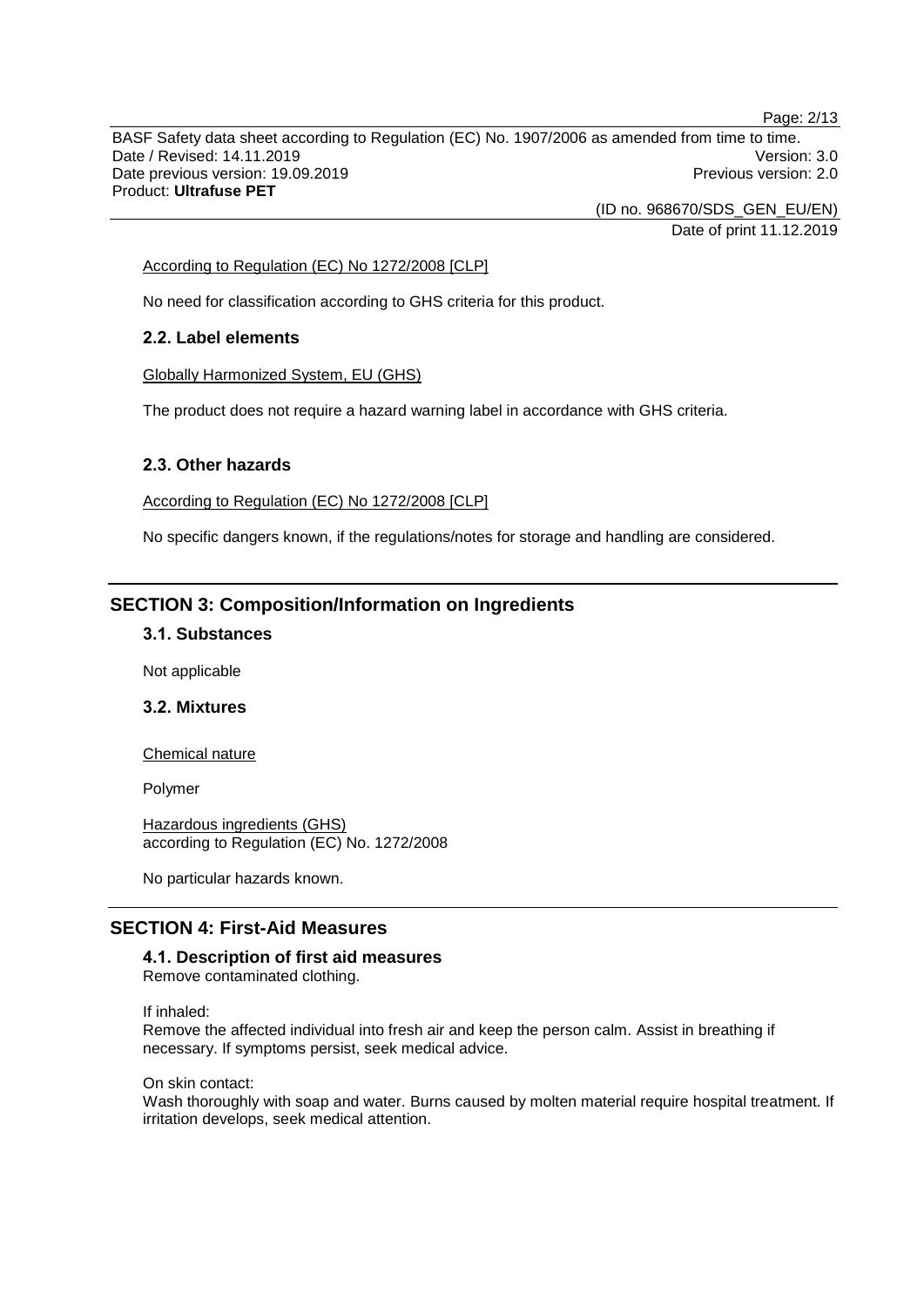Page: 3/13

BASF Safety data sheet according to Regulation (EC) No. 1907/2006 as amended from time to time. Date / Revised: 14.11.2019 Version: 3.0 Date previous version: 19.09.2019 **Previous version: 2.0** Previous version: 2.0 Product: **Ultrafuse PET**

> (ID no. 968670/SDS\_GEN\_EU/EN) Date of print 11.12.2019

On contact with eyes:

In case of contact with the eyes, rinse immediately for at least 15 minutes with plenty of water. If irritation develops, seek medical attention.

On ingestion:

Keep patient calm, remove to fresh air. Immediate medical attention required.

### **4.2. Most important symptoms and effects, both acute and delayed**

Symptoms: (Further) symptoms and / or effects are not known so far

Hazards: No hazard is expected under intended use and appropriate handling.

**4.3. Indication of any immediate medical attention and special treatment needed** Treatment: Treat according to symptoms (decontamination, vital functions), no known specific antidote.

## **SECTION 5: Fire-Fighting Measures**

#### **5.1. Extinguishing media**

Suitable extinguishing media: water spray, foam, dry powder

#### **5.2. Special hazards arising from the substance or mixture**

carbon oxides The substances/groups of substances mentioned can be released in case of fire.

#### **5.3. Advice for fire-fighters**

Special protective equipment: Wear a self-contained breathing apparatus.

Further information: Dispose of fire debris and contaminated extinguishing water in accordance with official regulations.

#### **SECTION 6: Accidental Release Measures**

Avoid dispersal of dust in the air (i.e., clearing dust surfaces with compressed air). Avoid the formation and build-up of dust - danger of dust explosion. Dust in sufficient concentration can result in an explosive mixture in air. Handle to minimize dusting and eliminate open flame and other sources of ignition.

#### **6.1. Personal precautions, protective equipment and emergency procedures**

No special precautions necessary.

#### **6.2. Environmental precautions**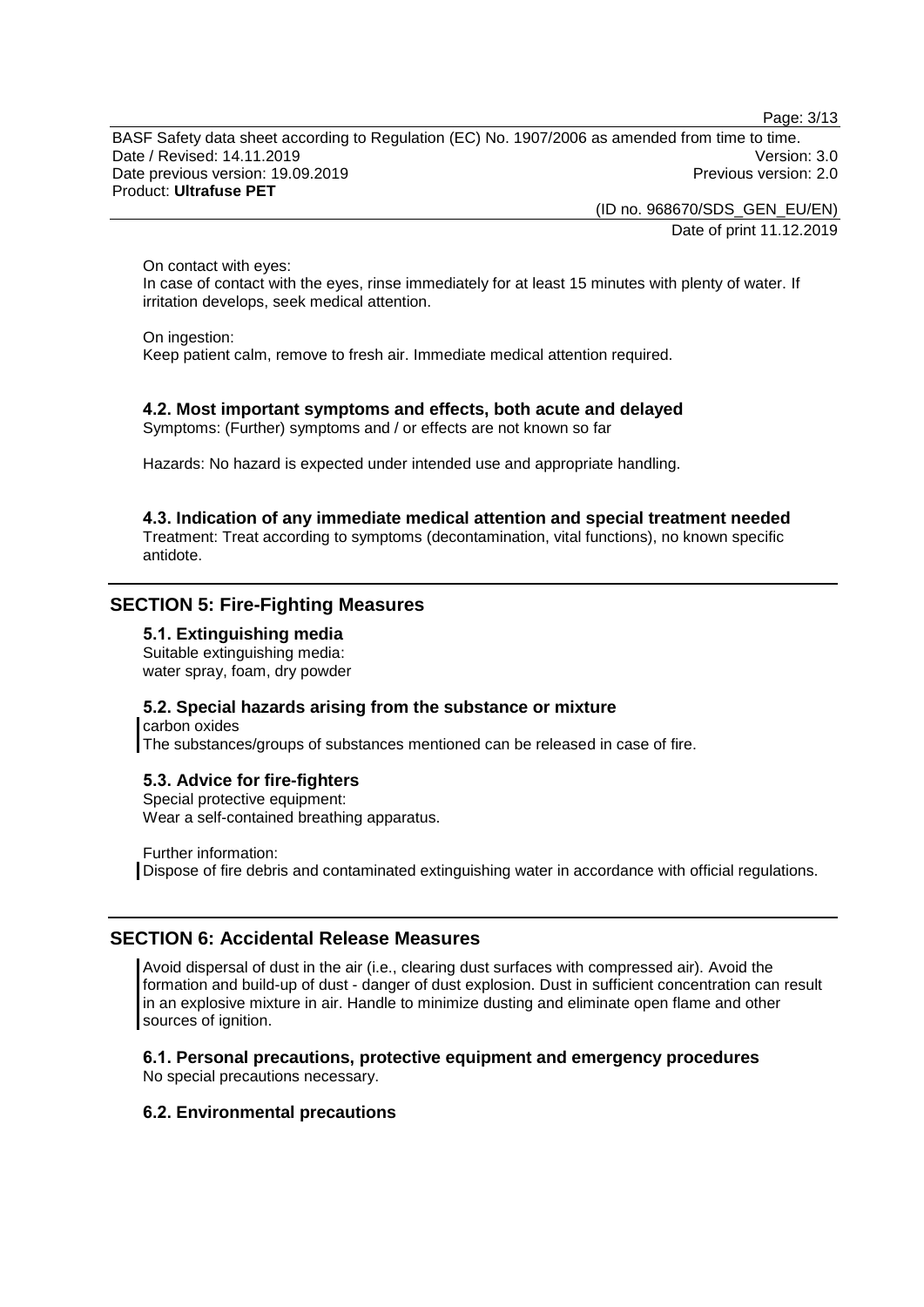Page: 4/13

BASF Safety data sheet according to Regulation (EC) No. 1907/2006 as amended from time to time. Date / Revised: 14.11.2019 Version: 3.0 Date previous version: 19.09.2019 **Previous version: 2.0** Previous version: 2.0 Product: **Ultrafuse PET**

(ID no. 968670/SDS\_GEN\_EU/EN)

Date of print 11.12.2019

Do not discharge into drains/surface waters/groundwater.

## **6.3. Methods and material for containment and cleaning up**

For small amounts: Sweep/shovel up. For large amounts: Sweep/shovel up. Vacuum up spilled product. Reclaim for processing if possible. Ensure adequate ventilation. Avoid raising dust.

#### **6.4. Reference to other sections**

Information regarding exposure controls/personal protection and disposal considerations can be found in section 8 and 13.

## **SECTION 7: Handling and Storage**

#### **7.1. Precautions for safe handling**

Avoid inhalation of dusts/mists/vapours. Ensure adequate ventilation. Provide suitable exhaust ventilation at the drying process and in the area surrounding the melt outlet of processing machines. Keep away from sources of ignition - No smoking. Take precautionary measures against static discharges. Avoid the formation and deposition of dust.

Protection against fire and explosion:

The product is not an oxidizer, not self-combustible and not explosive. Avoid dust formation. Dust in sufficient concentration can result in an explosive mixture in air. Handle to minimize dusting and eliminate open flame and other sources of ignition.

### **7.2. Conditions for safe storage, including any incompatibilities**

Suitable materials for containers: Low density polyethylene (LDPE), High density polyethylene (HDPE), Polypropylene (PP), Polystyrene (PS) Further information on storage conditions: Avoid deposition of dust.

Storage stability: Protect against moisture.

### **SECTION 8: Exposure Controls/Personal Protection**

#### **8.1. Control parameters**

#### **8.2. Exposure controls**

Personal protective equipment

Respiratory protection: Breathing protection if breathable aerosols/dust are formed. Wear respiratory protection if ventilation is inadequate. Particle filter with medium efficiency for solid and liquid particles (e.g. EN 143 or 149, Type P2 or FFP2)

Hand protection: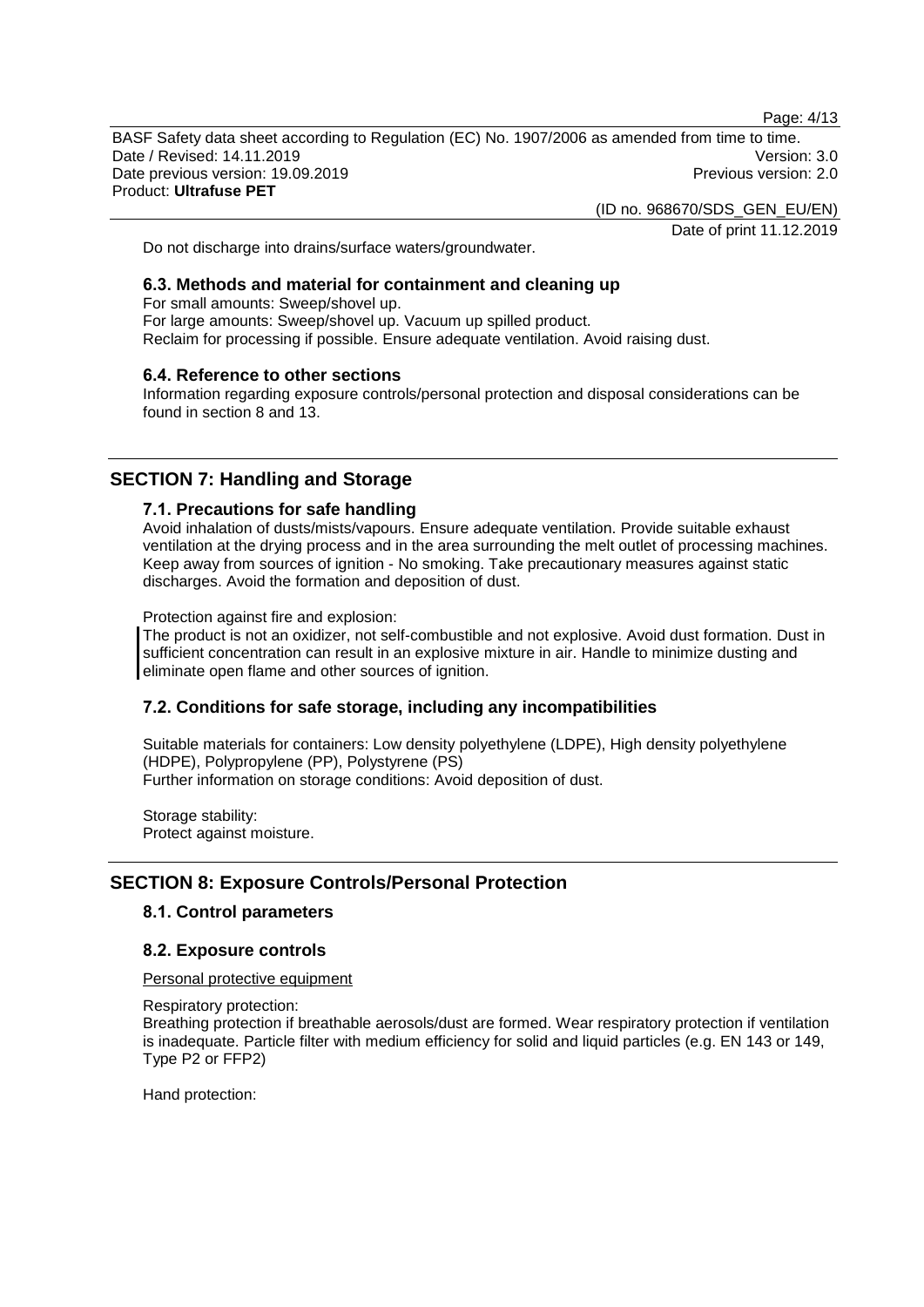Page: 5/13

BASF Safety data sheet according to Regulation (EC) No. 1907/2006 as amended from time to time. Date / Revised: 14.11.2019 Version: 3.0 Date previous version: 19.09.2019 **Previous version: 2.0** Previous version: 2.0 Product: **Ultrafuse PET**

(ID no. 968670/SDS\_GEN\_EU/EN)

Date of print 11.12.2019

Use additional heat protection gloves when handling hot molten masses (EN 407), e.g. of textile or leather.

#### Eye protection:

Safety glasses with side-shields (frame goggles) (e.g. EN 166)

#### Body protection:

Body protection must be chosen depending on activity and possible exposure, e.g. apron, protecting boots, chemical-protection suit (according to EN 14605 in case of splashes or EN ISO 13982 in case of dust).

#### General safety and hygiene measures

Wear protective clothing to prevent contact during mechanical processing and/or hot melt conditions. Store work clothing separately. Hands and/or face should be washed before breaks and at the end of the shift.

## **SECTION 9: Physical and Chemical Properties**

#### **9.1. Information on basic physical and chemical properties**

| Form:<br>Colour:                 | filament<br>various, depending on the colourant              |
|----------------------------------|--------------------------------------------------------------|
| Odour:                           | odourless                                                    |
| Odour threshold:                 | not applicable                                               |
| pH value:                        |                                                              |
|                                  | not applicable                                               |
| Melting point:<br>Boiling point: | > 200 °C                                                     |
|                                  | not applicable                                               |
| Flash point:                     |                                                              |
|                                  | not applicable                                               |
| Evaporation rate:                | The product is a non-volatile solid.                         |
| Flammability:                    | not flammable                                                |
| Lower explosion limit:           |                                                              |
|                                  | For solids not relevant for<br>classification and labelling. |
| Upper explosion limit:           |                                                              |
|                                  | For solids not relevant for                                  |
|                                  | classification and labelling.                                |
| Ignition temperature:            |                                                              |
| Vapour pressure:                 | not applicable                                               |
|                                  | not applicable                                               |
| Density:                         | $1.38$ g/cm $3$                                              |
|                                  | (25 °C)                                                      |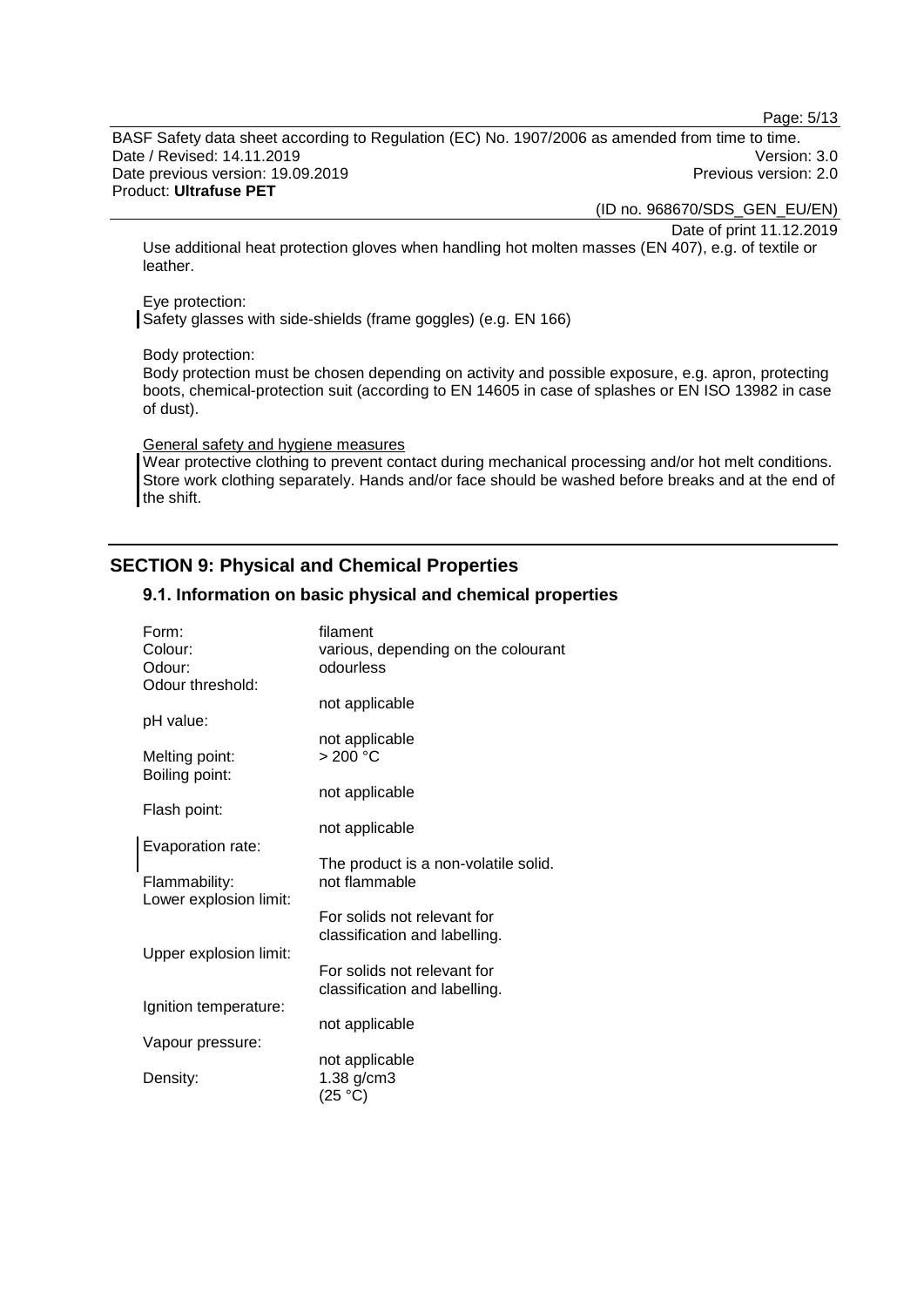Page: 6/13

BASF Safety data sheet according to Regulation (EC) No. 1907/2006 as amended from time to time. Date / Revised: 14.11.2019 Version: 3.0 Date previous version: 19.09.2019 **Previous version: 2.0** Previous version: 2.0 Product: **Ultrafuse PET**

(ID no. 968670/SDS\_GEN\_EU/EN)

Date of print 11.12.2019

| Relative vapour density (air):                      |                                                                                                                                                                               |  |
|-----------------------------------------------------|-------------------------------------------------------------------------------------------------------------------------------------------------------------------------------|--|
|                                                     | not applicable                                                                                                                                                                |  |
| Solubility in water:                                | insoluble                                                                                                                                                                     |  |
| Partitioning coefficient n-octanol/water (log Kow): |                                                                                                                                                                               |  |
|                                                     | not applicable                                                                                                                                                                |  |
| Self ignition:                                      | not self-igniting                                                                                                                                                             |  |
|                                                     | Thermal decomposition: No decomposition if stored and handled as prescribed/indicated.<br>Prolonged thermal loading can result in products of degradation being<br>given off. |  |
| Viscosity, dynamic:                                 |                                                                                                                                                                               |  |
|                                                     | not applicable                                                                                                                                                                |  |
| Viscosity, kinematic:                               |                                                                                                                                                                               |  |
|                                                     | not applicable, the product is a solid                                                                                                                                        |  |
| Explosion hazard:                                   | not explosive                                                                                                                                                                 |  |
| Fire promoting properties:<br>not fire-propagating  |                                                                                                                                                                               |  |

## **9.2. Other information**

| Self heating ability: | It is not a substance capable of |
|-----------------------|----------------------------------|
|                       | spontaneous heating.             |

Other Information:

If necessary, information on other physical and chemical parameters is indicated in this section.

## **SECTION 10: Stability and Reactivity**

#### **10.1. Reactivity**

No hazardous reactions if stored and handled as prescribed/indicated.

Corrosion to metals: No corrosive effect on metal.

#### **10.2. Chemical stability**

The product is stable if stored and handled as prescribed/indicated.

#### **10.3. Possibility of hazardous reactions**

No hazardous reactions if stored and handled as prescribed/indicated. The product is chemically stable.

## **10.4. Conditions to avoid**

Temperature: > 300 °C Prolonged exposure to elevated temperatures may result in exothermic decomposition accompanied by a pressure build-up in sealed containers. Avoid all sources of ignition: heat, sparks, open flame.

### **10.5. Incompatible materials**

Substances to avoid: oxidizing agents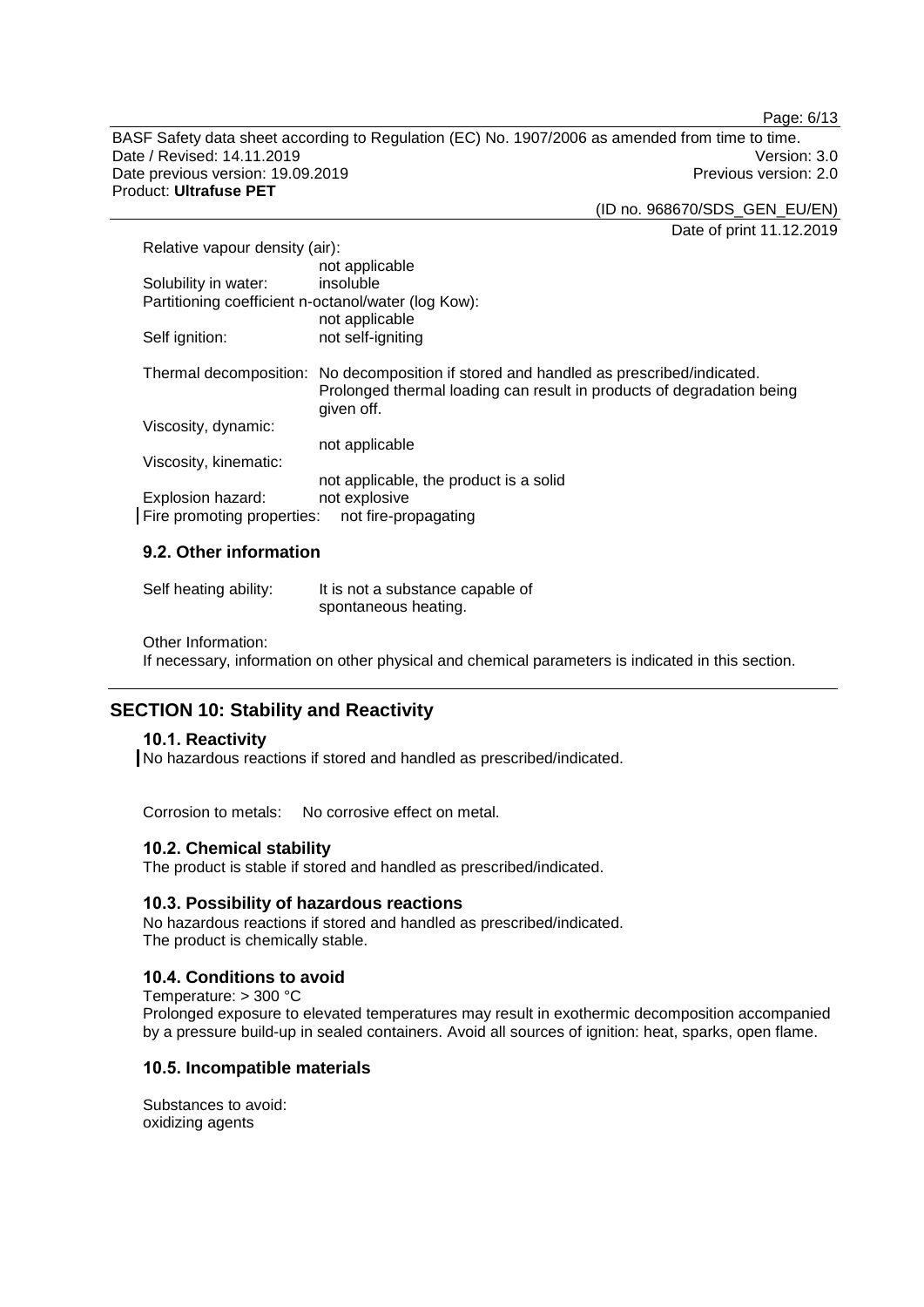BASF Safety data sheet according to Regulation (EC) No. 1907/2006 as amended from time to time. Date / Revised: 14.11.2019 Version: 3.0 Date previous version: 19.09.2019 **Previous version: 2.0** Previous version: 2.0 Product: **Ultrafuse PET**

> (ID no. 968670/SDS\_GEN\_EU/EN) Date of print 11.12.2019

#### **10.6. Hazardous decomposition products**

Hazardous decomposition products: monomers, gases/vapours, hydrocarbons, oxides

## **SECTION 11: Toxicological Information**

#### **11.1. Information on toxicological effects**

#### Acute toxicity

Assessment of acute toxicity: Contact with molten product may cause thermal burns.

Experimental/calculated data: (oral):No applicable information available.

(by inhalation):The inhalation of dusts represents a potential acute hazard.

(dermal):No applicable information available.

#### Irritation

Experimental/calculated data: Skin corrosion/irritation: May cause mechanical irritation.

Serious eye damage/irritation: May cause mechanical irritation.

#### Respiratory/Skin sensitization

Assessment of sensitization:

The chemical structure does not suggest a sensitizing effect. The product has not been tested. The statement has been derived from substances/products of a similar structure or composition.

#### Germ cell mutagenicity

#### Assessment of mutagenicity:

The chemical structure does not suggest a specific alert for such an effect. The product has not been tested. The statement has been derived from substances/products of a similar structure or composition.

#### **Carcinogenicity**

#### Assessment of carcinogenicity:

The chemical structure does not suggest a specific alert for such an effect. The product has not been tested. The statement has been derived from substances/products of a similar structure or composition.

Page: 7/13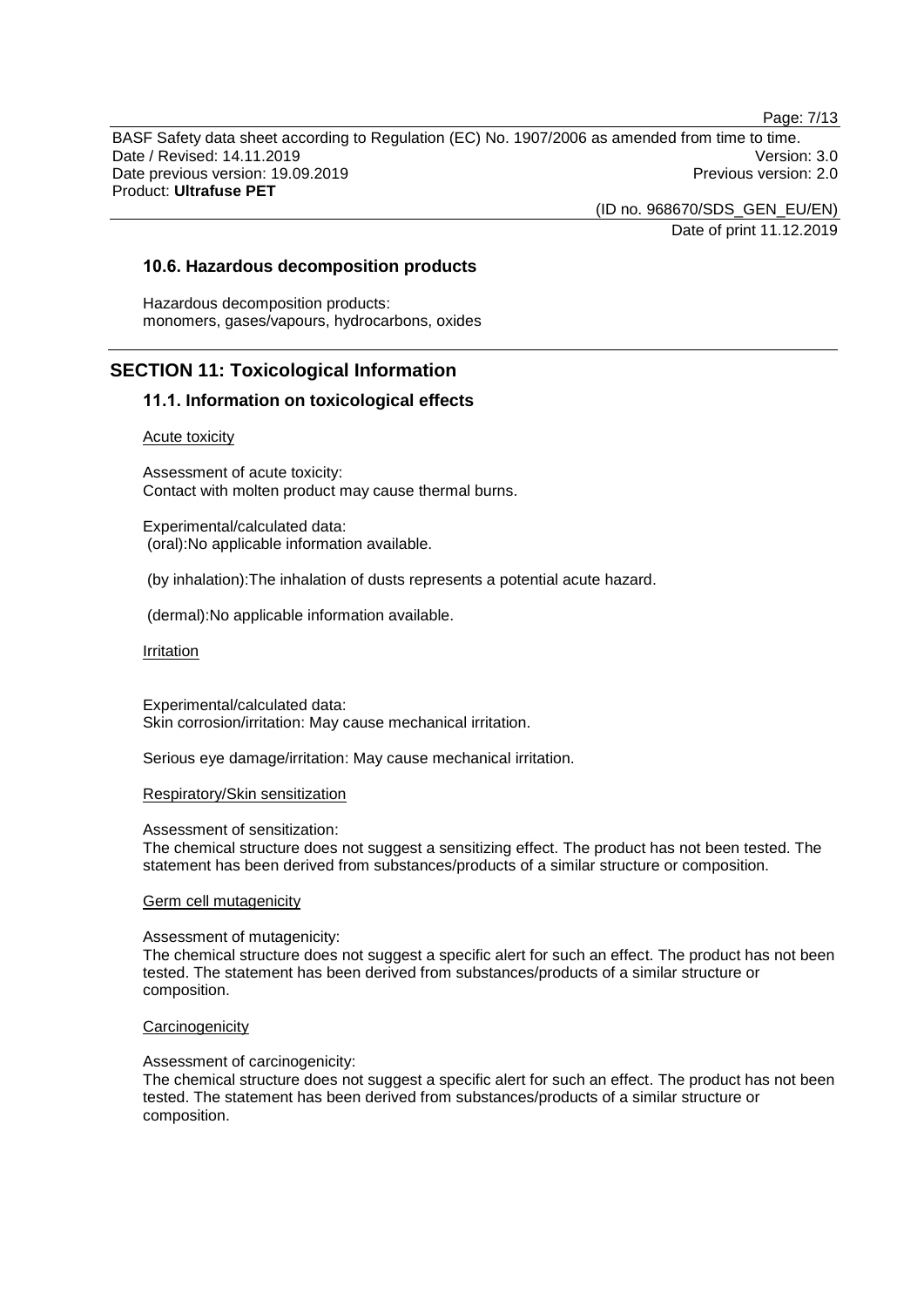Page: 8/13

BASF Safety data sheet according to Regulation (EC) No. 1907/2006 as amended from time to time. Date / Revised: 14.11.2019 Version: 3.0 Date previous version: 19.09.2019 **Previous version: 2.0** Previous version: 2.0 Product: **Ultrafuse PET**

> (ID no. 968670/SDS\_GEN\_EU/EN) Date of print 11.12.2019

#### Reproductive toxicity

Assessment of reproduction toxicity: The chemical structure does not suggest a specific alert for such an effect. The product has not been tested. The statement has been derived from substances/products of a similar structure or composition.

#### Developmental toxicity

Assessment of teratogenicity:

The chemical structure does not suggest a specific alert for such an effect. The product has not been tested. The statement has been derived from substances/products of a similar structure or composition.

#### Specific target organ toxicity (single exposure)

No data available.

#### Repeated dose toxicity and Specific target organ toxicity (repeated exposure)

Assessment of repeated dose toxicity:

Repeated exposure to the substance by dermal administration leads to effects similar to those found after single exposure. Repeated exposure to the substance by inhalative administration leads to effects similar to those found after single exposure. Repeated exposure to the substance by oral administration leads to effects similar to those found after single exposure. The product has not been tested. The statement has been derived from substances/products of a similar structure or composition.

#### Aspiration hazard

No aspiration hazard expected.

#### Other relevant toxicity information

The product has not been tested. The statement has been derived from substances/products of a similar structure or composition.

## **SECTION 12: Ecological Information**

#### **12.1. Toxicity**

Assessment of aquatic toxicity: There is a high probability that the product is not acutely harmful to aquatic organisms.

#### **12.2. Persistence and degradability**

Assessment biodegradation and elimination (H2O):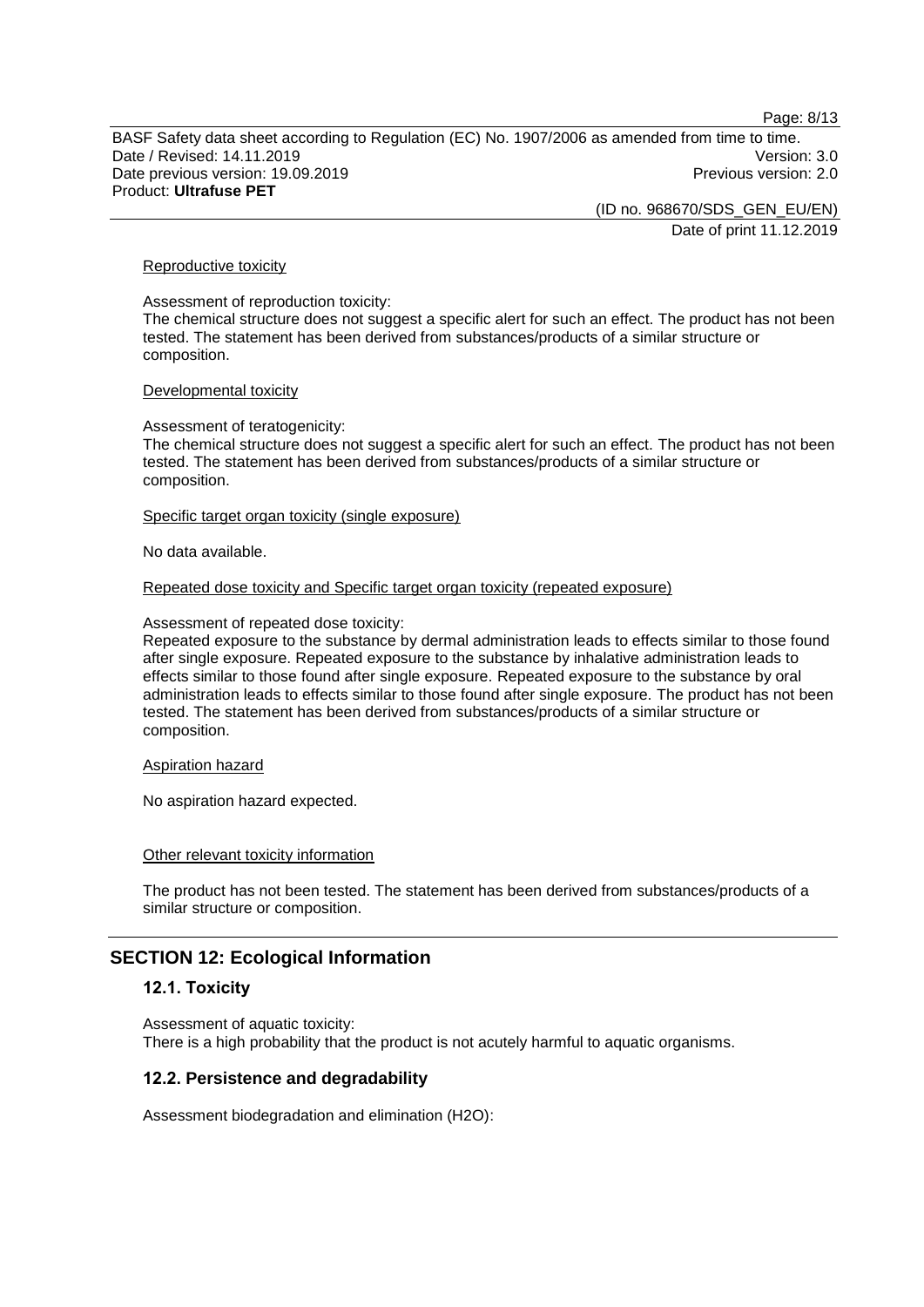Page: 9/13

BASF Safety data sheet according to Regulation (EC) No. 1907/2006 as amended from time to time. Date / Revised: 14.11.2019 Version: 3.0 Date previous version: 19.09.2019 **Previous version: 2.0** Previous version: 2.0 Product: **Ultrafuse PET**

(ID no. 968670/SDS\_GEN\_EU/EN)

Date of print 11.12.2019

Experience shows this product to be inert and non-degradable.

#### **12.3. Bioaccumulative potential**

Assessment bioaccumulation potential: Accumulation in organisms is not to be expected.

Bioaccumulation potential: Accumulation in organisms is not to be expected.

### **12.4. Mobility in soil**

Assessment transport between environmental compartments: Adsorption in soil: Study scientifically not justified.

## **12.5. Results of PBT and vPvB assessment**

The product does not fulfill the criteria for PBT (Persistent/bioaccumulative/toxic) and vPvB (very persistent/very bioaccumulative).

#### **12.6. Other adverse effects**

The product does not contain substances that are listed in Regulation (EC) 1005/2009 on substances that deplete the ozone layer.

### **12.7. Additional information**

Add. remarks environm. fate & pathway: Due to the consistency of the product, dispersion into the environment is impossible. Therefore no negative effects on the environment may be anticipated based on the present state of knowledge.

## **SECTION 13: Disposal Considerations**

#### **13.1. Waste treatment methods**

Must be disposed of or incinerated in accordance with local regulations.

A waste code in accordance with the European waste catalog (EWC) cannot be specified, due to dependence on the usage.

The waste code in accordance with the European waste catalog (EWC) must be specified in cooperation with disposal agency/manufacturer/authorities.

Contaminated packaging:

Packs that cannot be cleaned should be disposed of in the same manner as the contents. Uncontaminated packaging can be re-used.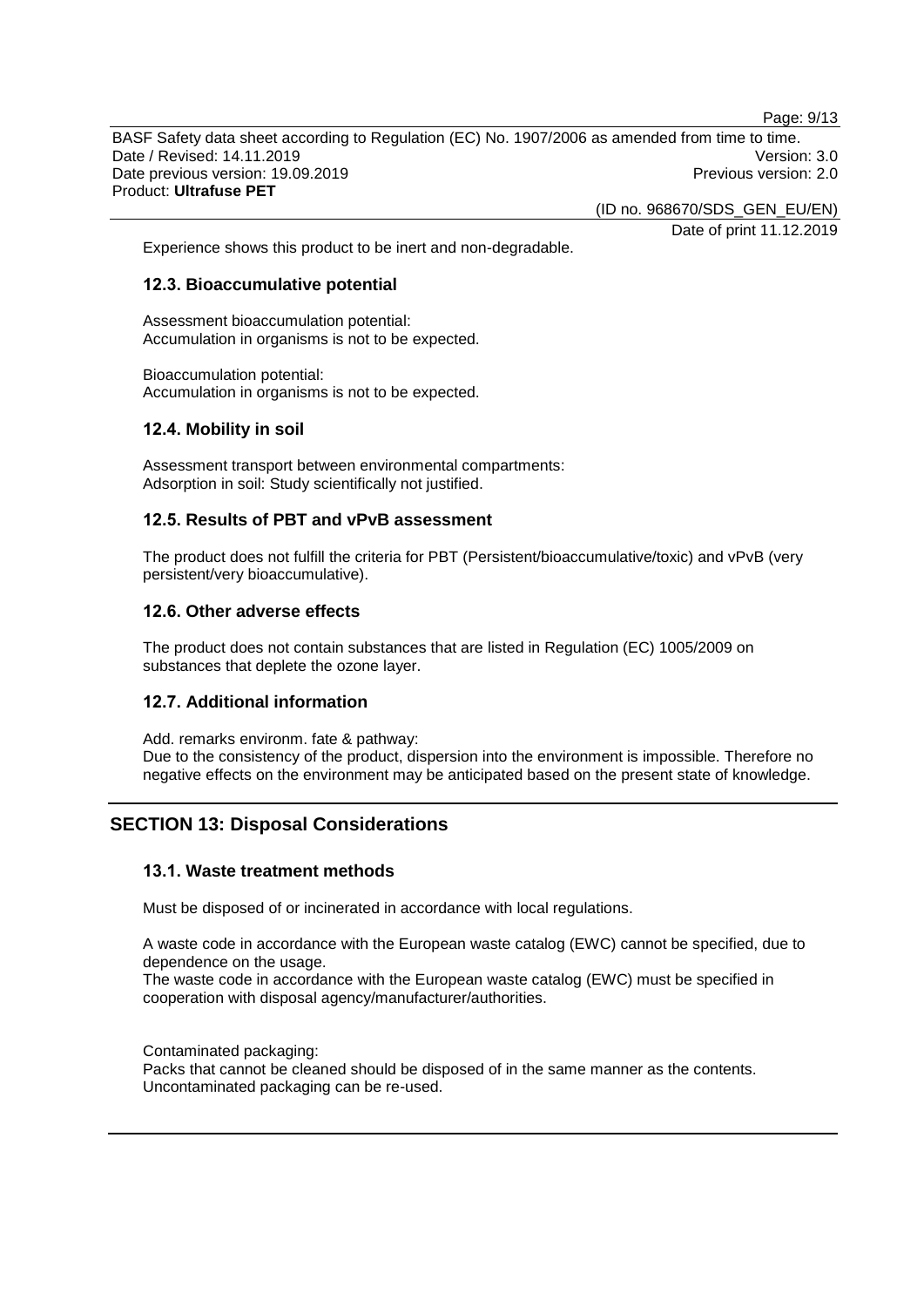Page: 10/13

BASF Safety data sheet according to Regulation (EC) No. 1907/2006 as amended from time to time. Date / Revised: 14.11.2019<br>
Date previous version: 19.09.2019<br>
Previous version: 2.0 Date previous version: 19.09.2019 Product: **Ultrafuse PET**

(ID no. 968670/SDS\_GEN\_EU/EN)

Date of print 11.12.2019

## **SECTION 14: Transport Information**

## **Land transport**

#### ADR

| UN number:<br>UN proper shipping name:<br>Transport hazard class(es):<br>Packing group:<br>Environmental hazards:<br>Special precautions for<br>user  | Not classified as a dangerous good under transport regulations<br>Not applicable<br>Not applicable<br>Not applicable<br>Not applicable<br>Not applicable<br>None known |
|-------------------------------------------------------------------------------------------------------------------------------------------------------|------------------------------------------------------------------------------------------------------------------------------------------------------------------------|
| <b>RID</b>                                                                                                                                            |                                                                                                                                                                        |
| UN number:<br>UN proper shipping name:<br>Transport hazard class(es):<br>Packing group:<br>Environmental hazards:<br>Special precautions for<br>user  | Not classified as a dangerous good under transport regulations<br>Not applicable<br>Not applicable<br>Not applicable<br>Not applicable<br>Not applicable<br>None known |
| <b>Inland waterway transport</b><br><b>ADN</b>                                                                                                        |                                                                                                                                                                        |
| UN number:<br>UN proper shipping name:<br>Transport hazard class(es):<br>Packing group:<br>Environmental hazards:<br>Special precautions for<br>user: | Not classified as a dangerous good under transport regulations<br>Not applicable<br>Not applicable<br>Not applicable<br>Not applicable<br>Not applicable<br>None known |
| <b>Transport in inland waterway vessel</b><br>Not evaluated                                                                                           |                                                                                                                                                                        |
| Sea transport                                                                                                                                         |                                                                                                                                                                        |

IMDG

Not classified as a dangerous good under transport regulations UN number: Not applicable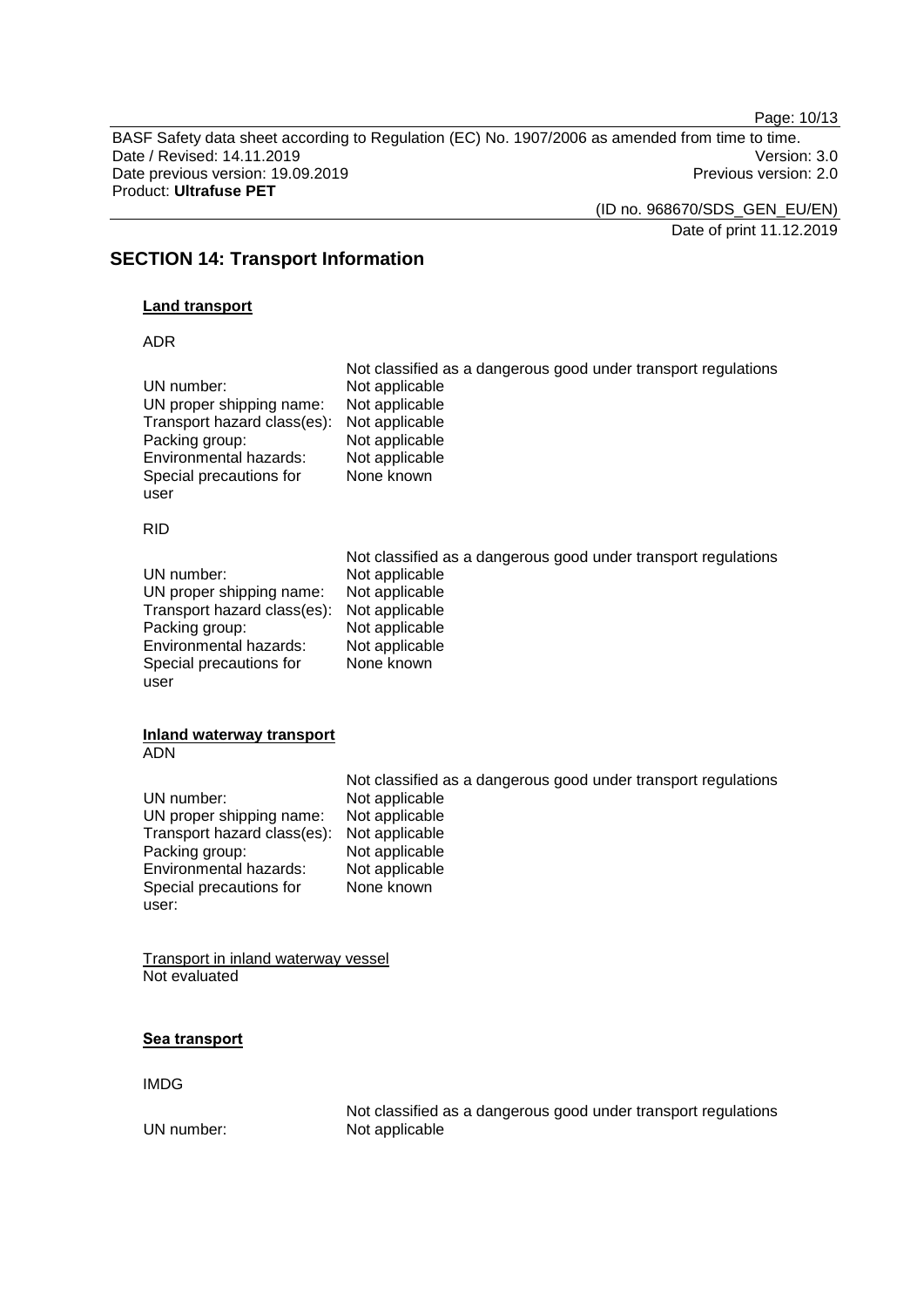Page: 11/13

BASF Safety data sheet according to Regulation (EC) No. 1907/2006 as amended from time to time. Date / Revised: 14.11.2019 Version: 3.0<br>Date previous version: 19.09.2019 Version: 2.0 Date previous version: 19.09.2019 Product: **Ultrafuse PET**

(ID no. 968670/SDS\_GEN\_EU/EN)

Date of print 11.12.2019

| UN proper shipping name:    | Not applicable |
|-----------------------------|----------------|
| Transport hazard class(es): | Not applicable |
| Packing group:              | Not applicable |
| Environmental hazards:      | Not applicable |
| Special precautions for     | None known     |
| user                        |                |

### **Air transport**

IATA/ICAO

|                                            | Not classified as a dangerous good under transport regulations |
|--------------------------------------------|----------------------------------------------------------------|
| UN number:                                 | Not applicable                                                 |
| UN proper shipping name:                   | Not applicable                                                 |
| Transport hazard class(es): Not applicable |                                                                |
| Packing group:                             | Not applicable                                                 |
| Environmental hazards:                     | Not applicable                                                 |
| Special precautions for                    | None known                                                     |
| user                                       |                                                                |

### **14.1. UN number**

See corresponding entries for "UN number" for the respective regulations in the tables above.

### **14.2. UN proper shipping name**

See corresponding entries for "UN proper shipping name" for the respective regulations in the tables above.

### **14.3. Transport hazard class(es)**

See corresponding entries for "Transport hazard class(es)" for the respective regulations in the tables above.

### **14.4. Packing group**

See corresponding entries for "Packing group" for the respective regulations in the tables above.

### **14.5. Environmental hazards**

See corresponding entries for "Environmental hazards" for the respective regulations in the tables above.

#### **14.6. Special precautions for user**

See corresponding entries for "Special precautions for user" for the respective regulations in the tables above.

### **14.7. Transport in bulk according to Annex II of MARPOL and the IBC Code**

| Regulation:        | Not evaluated |
|--------------------|---------------|
| Shipment approved: | Not evaluated |
| Pollution name:    | Not evaluated |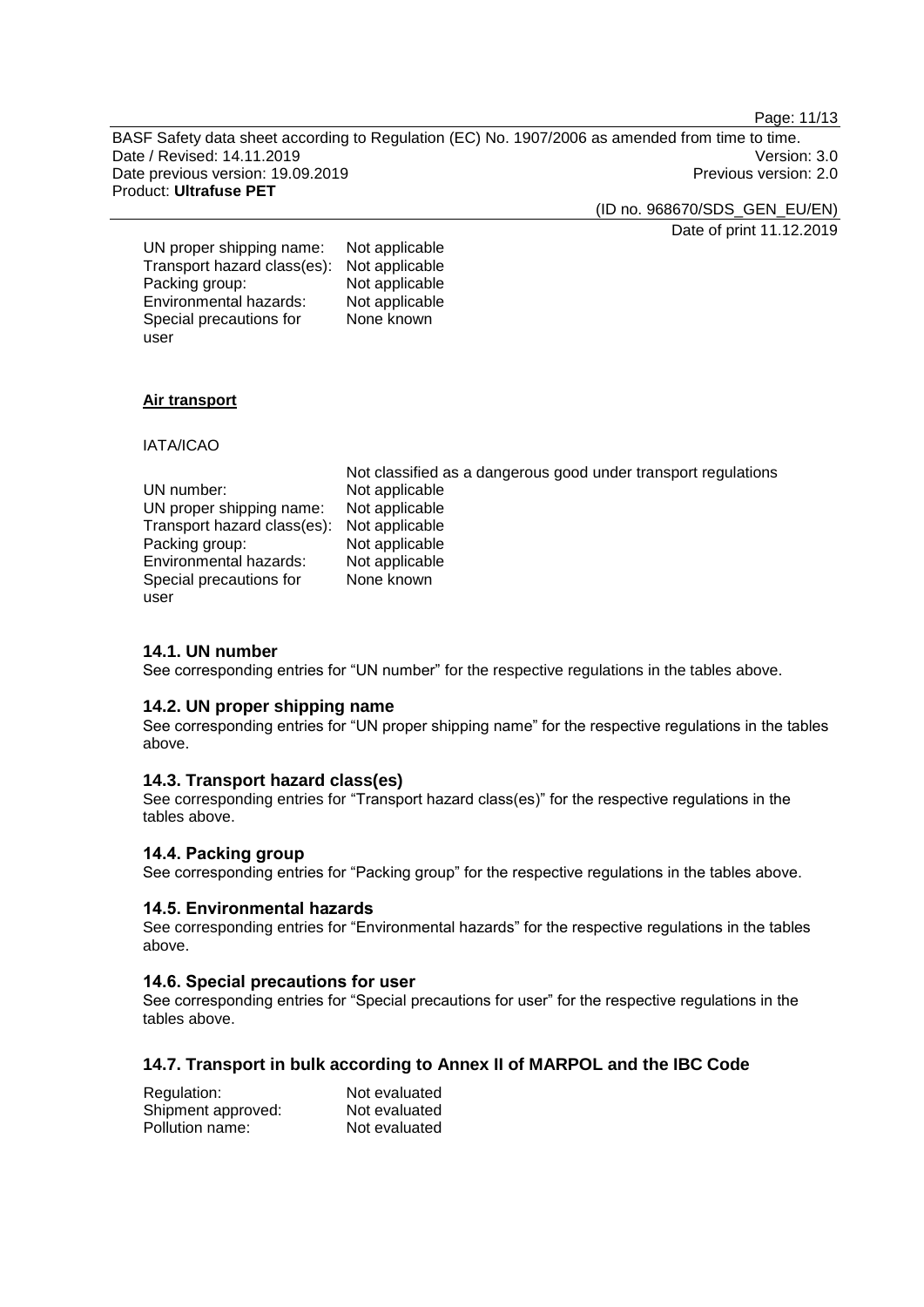Page: 12/13

BASF Safety data sheet according to Regulation (EC) No. 1907/2006 as amended from time to time. Date / Revised: 14.11.2019 Version: 3.0 Date previous version: 19.09.2019 **Previous version: 2.0** Previous version: 2.0 Product: **Ultrafuse PET**

(ID no. 968670/SDS\_GEN\_EU/EN)

Date of print 11.12.2019

Pollution category:<br>
Ship Type: Ship Type: Not evaluated Not evaluated

## **SECTION 15: Regulatory Information**

## **15.1. Safety, health and environmental regulations/legislation specific for the substance or mixture**

Directive 2012/18/EU - Control of Major Accident Hazards involving dangerous substances (EU): Listed in above regulation: no

If other regulatory information applies that is not already provided elsewhere in this safety data sheet, then it is described in this subsection.

#### **15.2. Chemical Safety Assessment**

Product is not classified as hazardous.

Chemical Safety Assessment not required

## **SECTION 16: Other Information**

Assessment of the hazard classes according to UN GHS criteria (most recent version)

Any other intended applications should be discussed with the manufacturer. Corresponding occupational protection measurements must be followed.

#### **Abbreviations**

ADR = The European Agreement concerning the International Carriage of Dangerous Goods by Road. ADN = The European Agreement concerning the International Carriage of Dangerous Goods by Inland waterways. ATE = Acute Toxicity Estimates. CAO = Cargo Aircraft Only. CAS = Chemical Abstract Service. CLP = Classification, Labelling and Packaging of substances and mixtures. DIN = German national organization for standardization. DNEL = Derived No Effect Level. EC50 = Effective concentration median for 50% of the population.  $EC = European$  Community.  $EN = European$  Standards. IARC = International Agency for Research on Cancer. IATA = International Air Transport Association. IBC-Code = Intermediate Bulk Container code. IMDG = International Maritime Dangerous Goods Code. ISO = International Organization for Standardization. STEL = Short-Term Exposure Limit. LC50 = Lethal concentration median for 50% of the population. LD50 = Lethal dose median for 50% of the population. TLV = Threshold Limit Value. MARPOL = The International Convention for the Prevention of Pollution from Ships. NEN = Dutch Norm. NOEC = No Observed Effect Concentration. OEL = Occupational Exposure Limit. OECD = Organization for Economic Cooperation and Development. PBT = Persistent, Bioaccumulative and Toxic. PNEC = Predicted No Effect Level. PPM = Parts per million. RID = The European Agreement concerning the International Carriage of Dangerous Goods by Rail. TWA = Time Weight Average. UN-number = UN number at transport. vPvB = very Persistent and very Bioaccumulative.